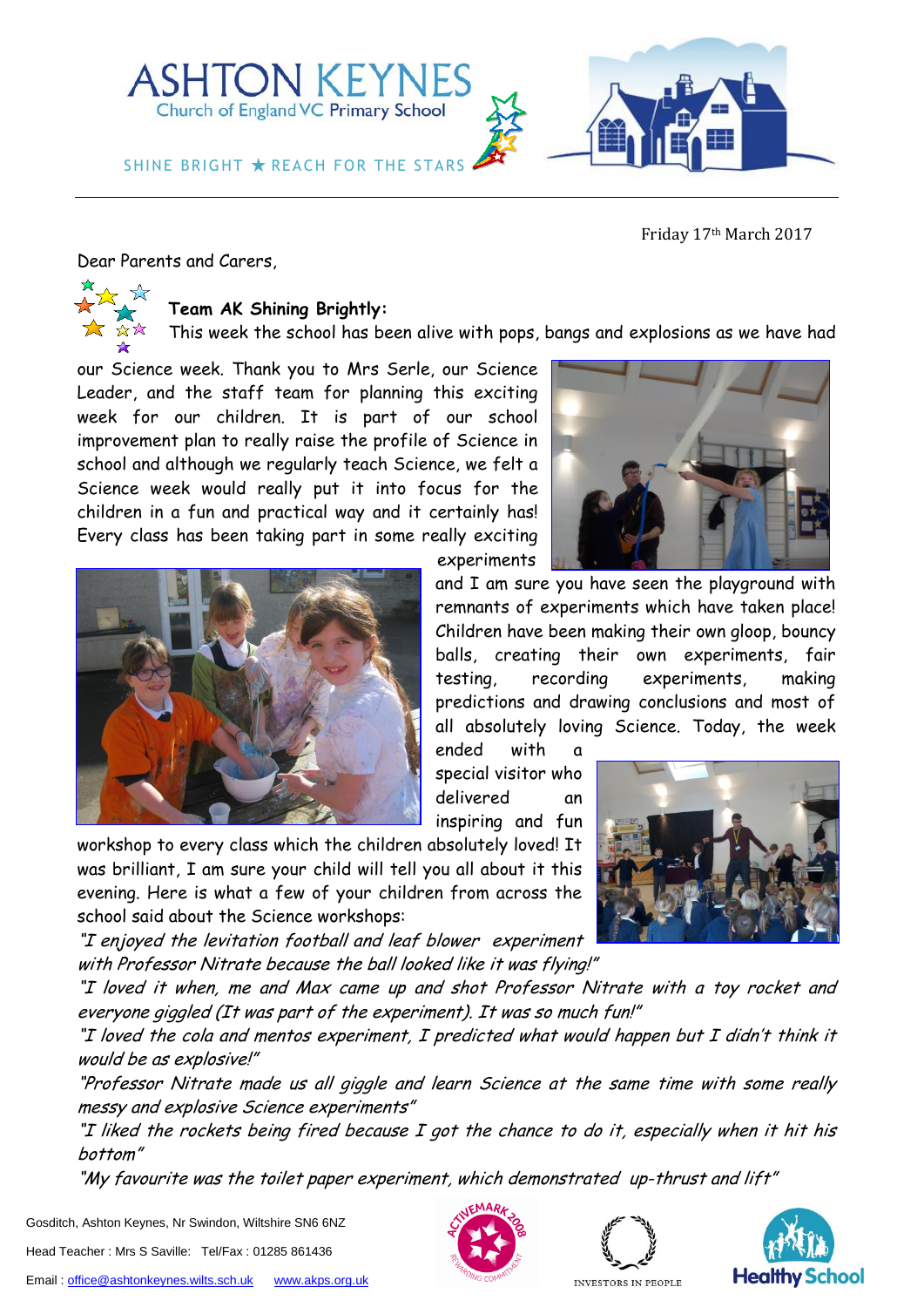

It has been a very messy, busty and incredibly exciting Science week, I know the children have enjoyed it and are looking forward to their next Science lesson!

#### **Choir**

On Wednesday, I accompanied the choir, Mrs Crowley and Mrs Hancock to the rehearsal for the Oasis concert. I have to say, the 'Night at the Oscars' theme is brilliant and the singing sounded stunning! Those of you who have tickets for the event to see their child perform in the choir will not be disappointed. Our school have many of the harmonies to sing, it is brilliant. I think it is magical to bring all of the cluster school choirs together to perform. It gave me goosebumps to hear them sing, you are in for a treat! My thanks to Mrs Crowley and Mrs Hancock who give so much to the children through choir and their passion and enthusiasm for singing.



### **Mock Trials**

We could not be more proud of all of Year 6. They have all been working with Cirencester Magistrates to prepare for the Mock Trial competition which took place today. Every child who was in school today attended the trial due to it being held in a new, larger, venue. The class were supportive of one another and those performing did so brilliantly, we could not ask for any more from them. Thank you to the staff and parent helpers who transported the children to the

event to avoid transportation costs. Amber's Mum, Mrs Lyons, kindly sent this message:

*"So pleased I was able to witness the mock trials this morning; the behaviour and maturity of Class 6 was exemplary. It really was like being in a proper courtroom and the team spirit was fabulous. I really wasn't expecting proceedings to flow as well as they did, particularly as it is the first time they have done anything of this nature. Well done to everyone for playing their part in it!"*

# Mrs Bromelow, parent and Governor wrote:

"What an amazing morning I've had! I had the privilege of accompanying year 6 as they competed in the Annual Gloucester Mock Trials in Cirencester and they did a fabulous job. The Trials were truly authentic, the atmosphere electric and the court room was silent as we watched the children perform their roles.

Those who had court roles and spoken parts were fantastic - from firefighters to shopkeepers - they knew their lines, thought on their feet and most definitely looked the part in costume. The other Year

Gosditch, Ashton Keynes, Nr Swindon, Wiltshire SN6 6NZ

Head Teacher : Mrs S Saville: Tel/Fax : 01285 861436





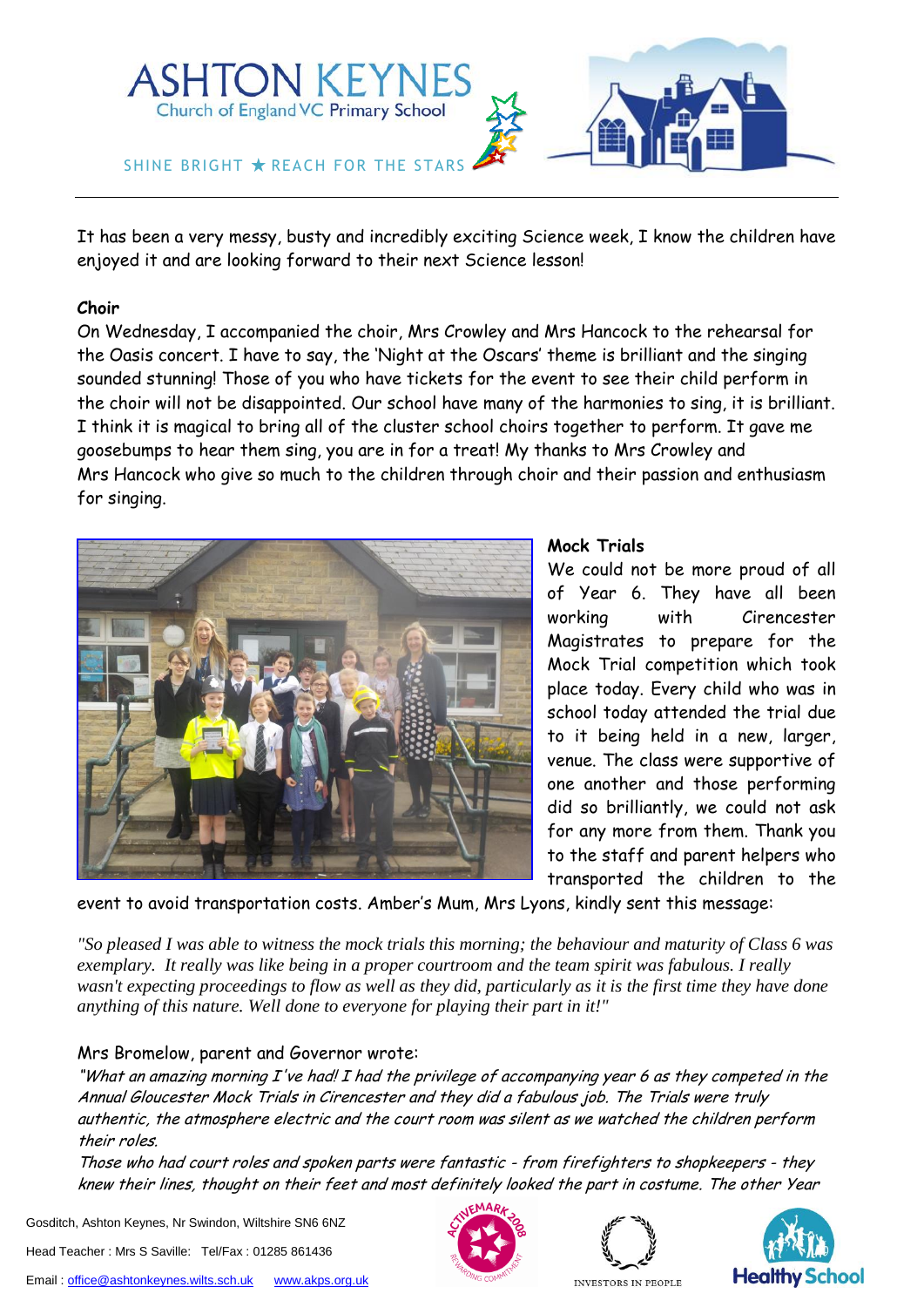

6s who came to support also did their school proud by demonstrating impeccable behaviour and good manners both during the journey to Cirencester and then sitting through the mock trial. Class 6 truly shone brightly today!"

Thank you and well done to the Year 6 team and staff team. I particularly admire the way that this process included the whole class and gave them all opportunity to contribute and lead. We honestly could not be more proud of them all. Well done Team 6, excellent learning for life!

### **Filming**

We really enjoyed the filming on Tuesday. The PQA team, Dee and Doug were excellent and very generous to give us their time and this opportunity. There certainly was a lot of footage to work with. I will let you know when the film is ready to air - watch this space!

#### **Disco Dancing Brilliance!**

Thank you to all parents and carers who volunteered to make



the discos happen for our children. Both discos were well attended and the chidlren were brilliantly behaved, as we would expect. We were particularly impressed by their moves on the dance floor and how many chidlren



and parents got involved! Ethan in Year 4 told me " This is my favourite of all FOAKS events". Thank you for making our children so happy!

## **Breakfast Club crepes!**

This morning, Breakfast Club had another special morning when we were treated to another parent's skills when Mr Felipe came into school and treated Breakfast Club to some of his special signature crepes! They were super yummy and children had a range of tasty toppings on their crepes. Thank you Mr Felipe, we look forward to your next visit. I will put the super photo of you with crepe in mid-air onto the website. The children were so inspired, Zack in Year 1 designed his own paper crepe like Mr Felipe's. Thank you to Mrs Morton and Mrs Cooper our breakfast club leaders and Mrs Cook who always gives her time freely at these events.

#### **Parent skills**

Please don't forget to come forward if you have some particular skills you could share with our children, we are always happy to have a discussion and utilise parent skills. Thank you for getting involved!

Gosditch, Ashton Keynes, Nr Swindon, Wiltshire SN6 6NZ Head Teacher : Mrs S Saville: Tel/Fax : 01285 861436





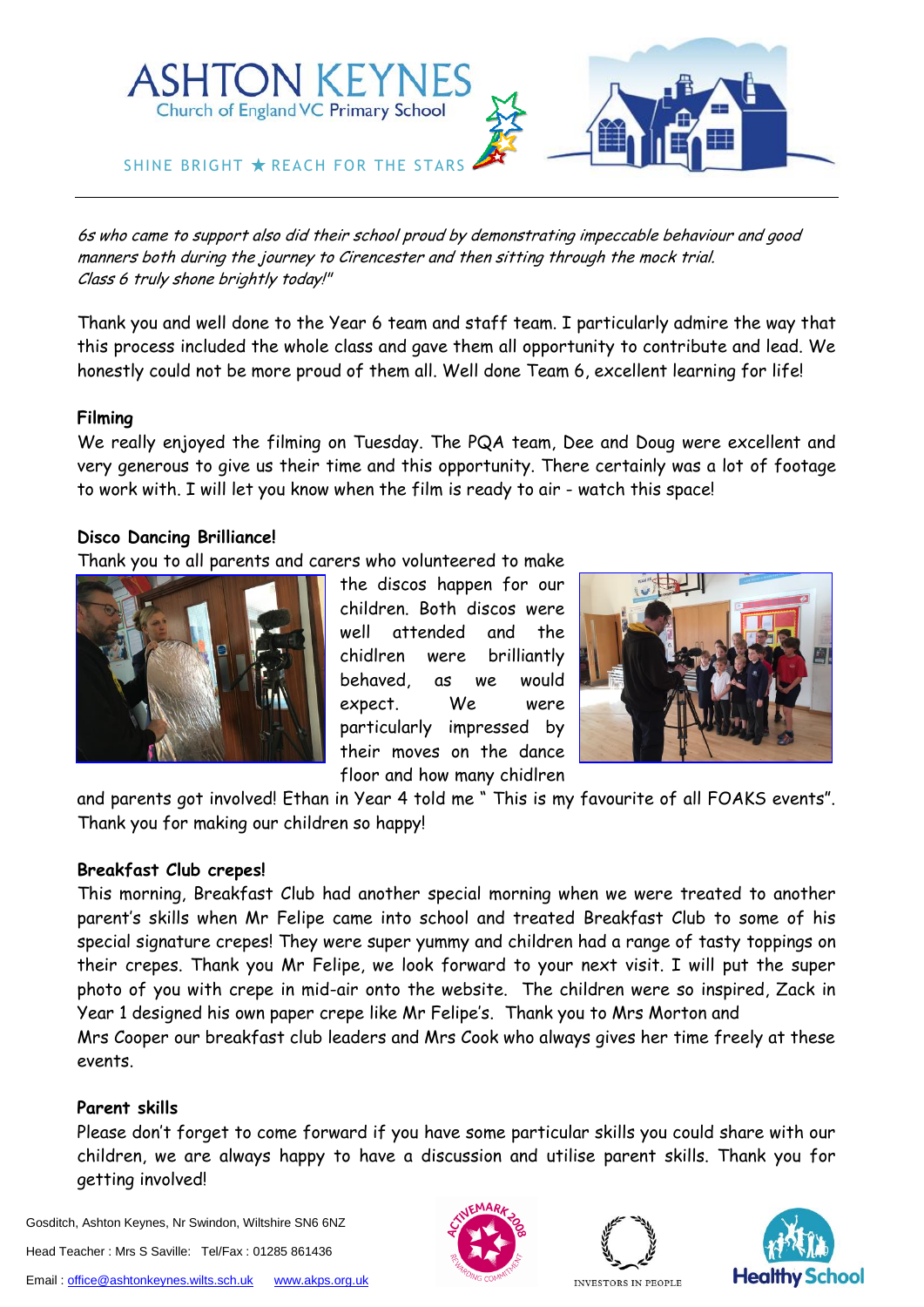

#### **Class 3 and 1 Assemblies**

Were both excellent and showed how much our children enjoy their learning and performing for parents and carers. We received lots of positive feedback from parents and carers and this was shared with our children. Class assemblies are very special and a fabulous opportunity for our children, thank you for supporting them.

## **Red Nose Day Friday 24th March- buy your noses here!**

We have ordered some more red noses because we have sold out, which is very impressive. We will let you know as soon as the order arrives.

# **Calling all Mathletes- Mathletics 2017 March Maths Challenge… we still have a couple of days- please help!**

Mrs Voss has registered our school in this year's Mathletics March Maths Challenge, where all children with Mathletics accounts (Years 2-6) can earn points to help us compete against other schools registered with Mathletics. Children can earn 10 points per correct answer in their curriculum activities between 6th March and 19th March, and can download a special participation certificate from their Mathletics account. At the end of the qualifying period, the top three schools will receive funding towards their Mathletics subscription, a trophy, wristbands and certificates. Please encourage your child to take part!

#### **ican Easter Sports Holiday club**

Mr Tanner is running a daily sports club for the 2 week Easter holiday. He has lots of exciting sports activities planned and hopes to see many AK pupils there. This club is also open to pupils from outside the school. Please see Mr Tanner for more details.

## **AKPS Parent/Carer Spring surveys**

We really appreciate you taking the time to complete the surveys, your comments are very important to us. Please continue to send in your completed surveys to the school office. Many thanks.

Have a lovely weekend and thank you for your continued support,

S.L.Saville Mrs. Saville Head teacher

Gosditch, Ashton Keynes, Nr Swindon, Wiltshire SN6 6NZ Head Teacher : Mrs S Saville: Tel/Fax : 01285 861436 Email[: office@ashtonkeynes.wilts.sch.uk](mailto:office@ashtonkeynes.wilts.sch.uk) [www.akps.org.uk](http://www.akps.org.uk/)







INVESTORS IN PEOPLE